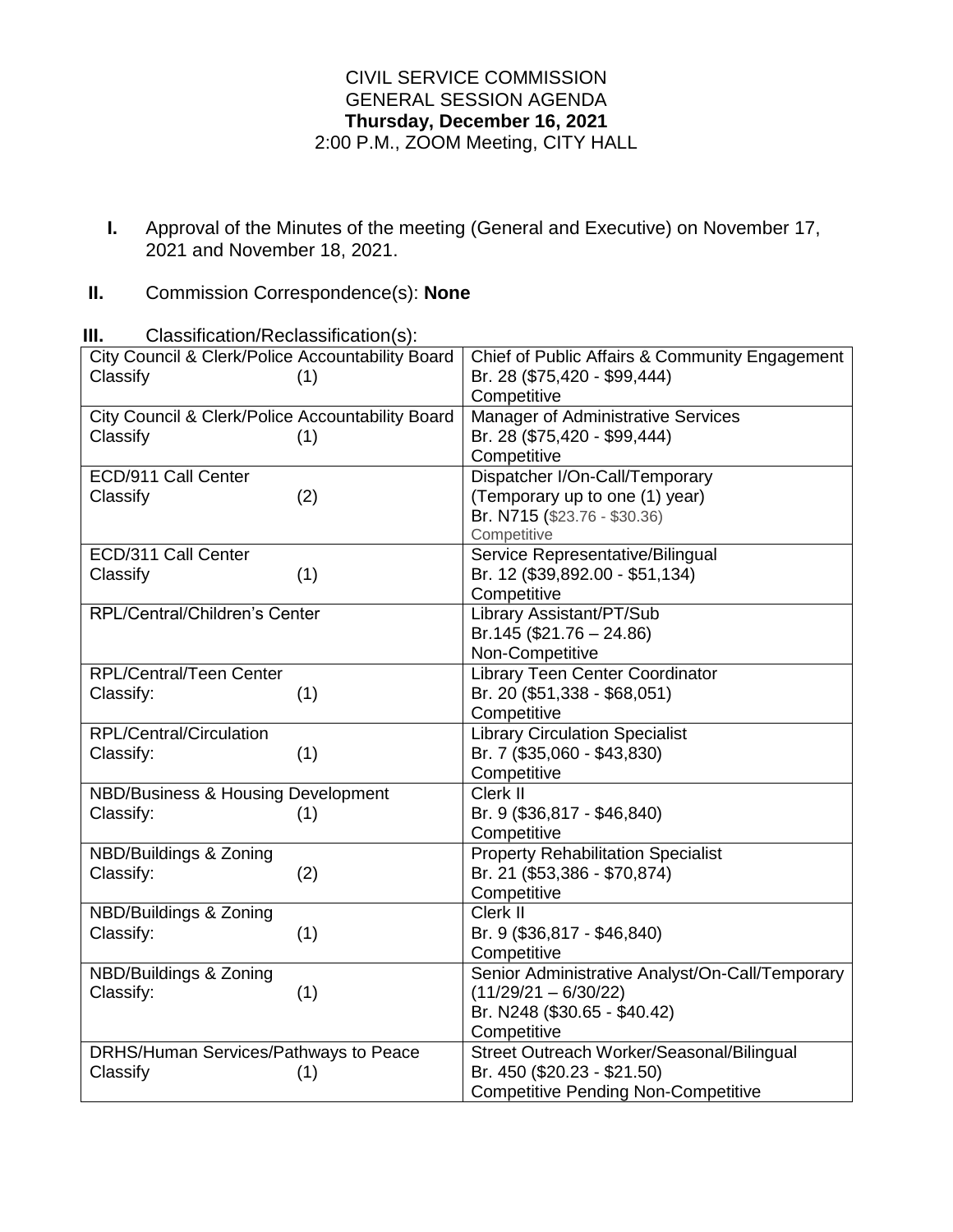- **IV.** Adoption of Job Specification(s): **None**
- **V. A.** Establishment of Civil Service Eligible List(s):
	- 911 Dispatcher I, ELCR1031-3
	- 911 Telecommunicator, ELCR2851-3
	- **B.** Close-out of examination process: **None**
- **VI.** Request for Extension of Civil Service Eligible Lists(s):
	- Administrative Analyst, 19EP73821
	- Assistant Service Manager, 18EOC66660
	- Assistant Service Manager, 18EP71477
	- Associate Administrative Analyst, 19EP73837
	- Contract Administrator, 19EP74023
	- Family Self Sufficiency Supervisor/RHA, 18EP75837
	- Firefighter, 19ELOC1913
	- Fleet Maintenance Technician, 18EOC66651
	- Police Evidence Technician, 18EOC69783
	- Principal Engineering Technician, 19EOC69471
	- Principal Engineering Technician, 19EP73914
	- Principal Engineering Technician/CADD, 19EOC69472
	- Public Safety Communicator I, 20ELOC2007
	- Senior Administrative Analyst, 19EP73843
	- Supervising Engineering Technician, 19EOC69483
- **VII.** Request for Extension of Temporary Position(s): **None**
- **VIII.** Transfer(s): **None**
- **IX.** Reinstatement Request(s):
	- The Emergency Communications Department is requesting the reinstatement of Joe Demars to the title of Dispatcher I/On-Call Temporary
	- The Emergency Communications Department is requesting the reinstatement of Jacklyn Finn to the title of Dispatcher I/On-Call Temporary.